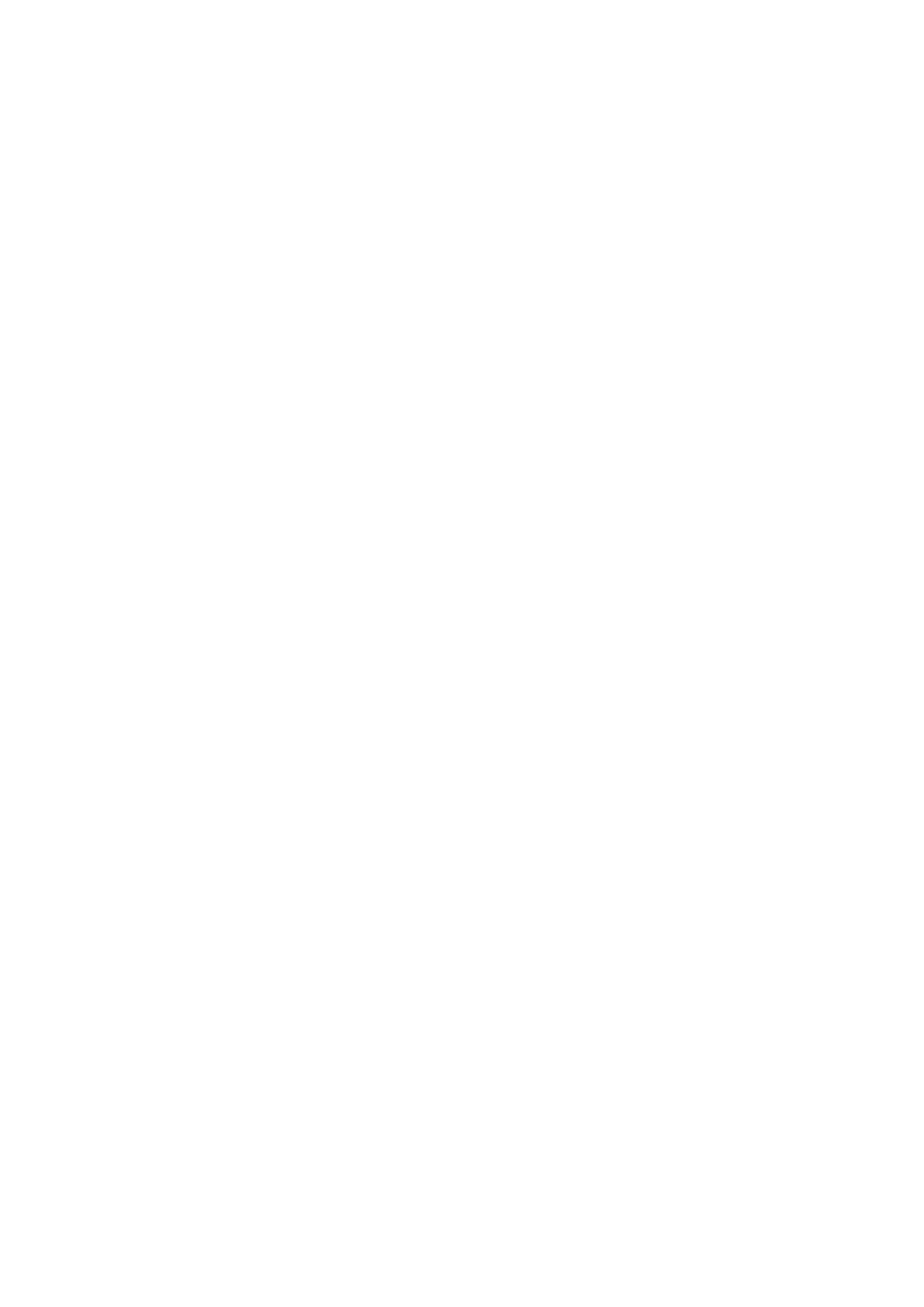# CODE OF CONDUCT FOR COUNCILLORS

### **CONTENTS**

| 1  |  |
|----|--|
| 2  |  |
| 3  |  |
|    |  |
|    |  |
|    |  |
|    |  |
|    |  |
|    |  |
| 4  |  |
| 5  |  |
| 6  |  |
| 7  |  |
| 8  |  |
| 9  |  |
| 10 |  |
| 11 |  |
|    |  |
|    |  |

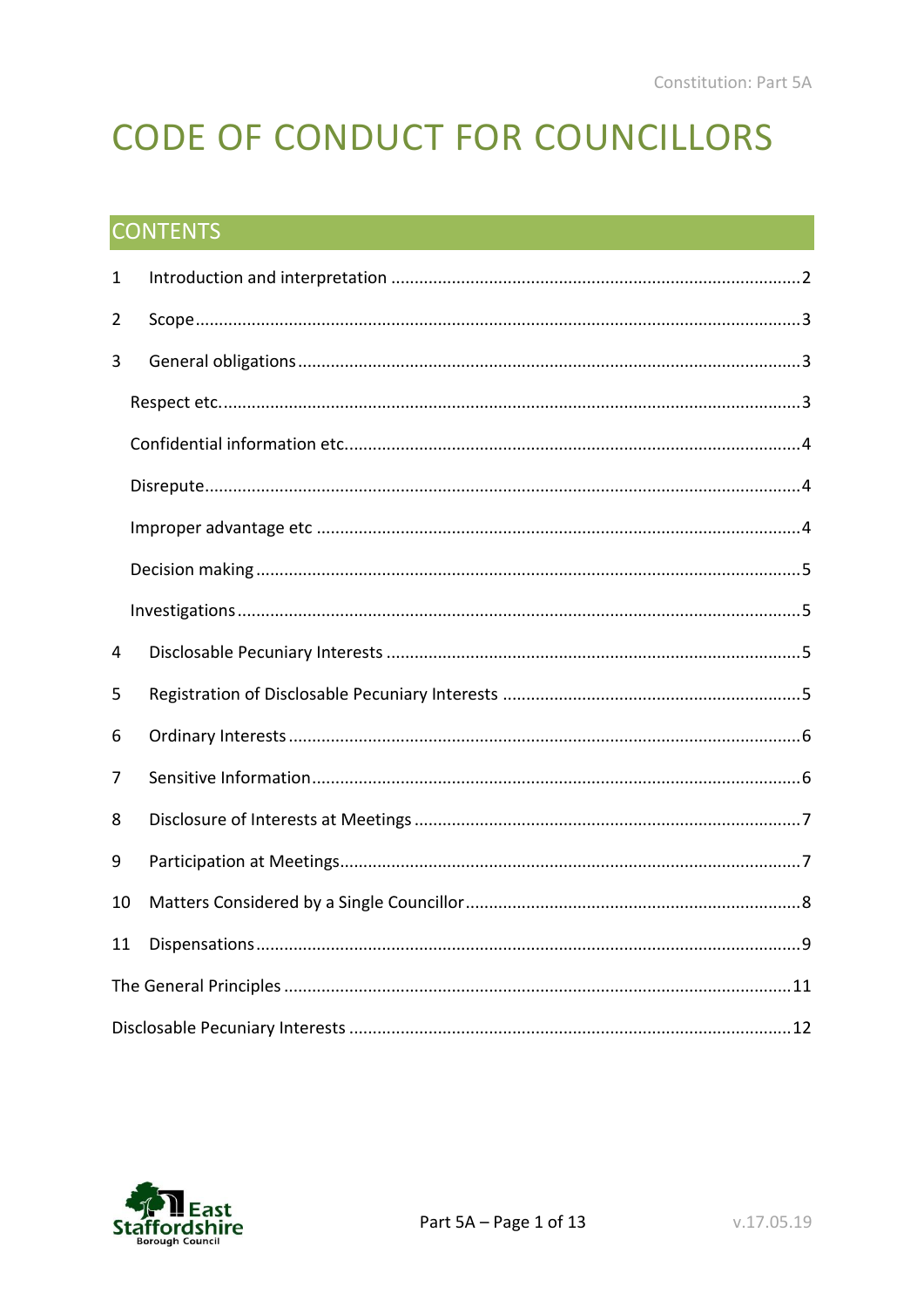### <span id="page-3-0"></span>**1 INTRODUCTION AND INTERPRETATION**

- 1.1 The Council has adopted this Code of Conduct to set out the standards required by Councillors and Co-opted Members of East Staffordshire Borough Council.
- 1.2 The Code is consistent with the General Principles set out in Appendix 1 and the provisions of S29(1) Localism Act 2011.
- 1.3 In this Code:
	- 1.3.1 "Co-opted Member" means a person who is not a member of East Staffordshire Borough Council but who:
		- 1.3.1.1 is a member of any committee or sub-committee of the Council, or
		- 1.3.1.2 is a member of, and represents the Council on, any joint committee or joint sub-committee of the Council,

and who is entitled to vote on any question that falls to be decided at any meeting of that committee or sub-committee.

- 1.3.2 "Councillor" includes members and Co-opted Members of East Staffordshire Borough Council; and for the purposes of paragraphs 3.1 to 3.12 and 3.15 below it also includes the Mayor's Consort/the Mayoress and the Deputy Mayor's Consort/the Deputy Mayoress whenever he or she is accompanying the Mayor or Deputy Mayor respectively on official engagements.
- 1.3.3 "interest" means a Disclosable Pecuniary Interest (see paragraph [4\)](#page-6-2) or an Ordinary Interest (see paragraph [6\)](#page-7-0).
- 1.3.4 "meeting" means any meeting of:
	- 1.3.4.1 the Council;
	- 1.3.4.2 the executive of the Council;
	- 1.3.4.3 any of the Council's, or its executive's, committees, subcommittees, joint committees, joint sub-committees, or area committees;
	- 1.3.4.4 any briefings by officers and site visits organised by the Council; whether or not the press and public are excluded from the meeting.
- 1.3.5 "Relevant Person" means the Councillor or:

1.3.5.1 that Councillor's spouse or civil partner;

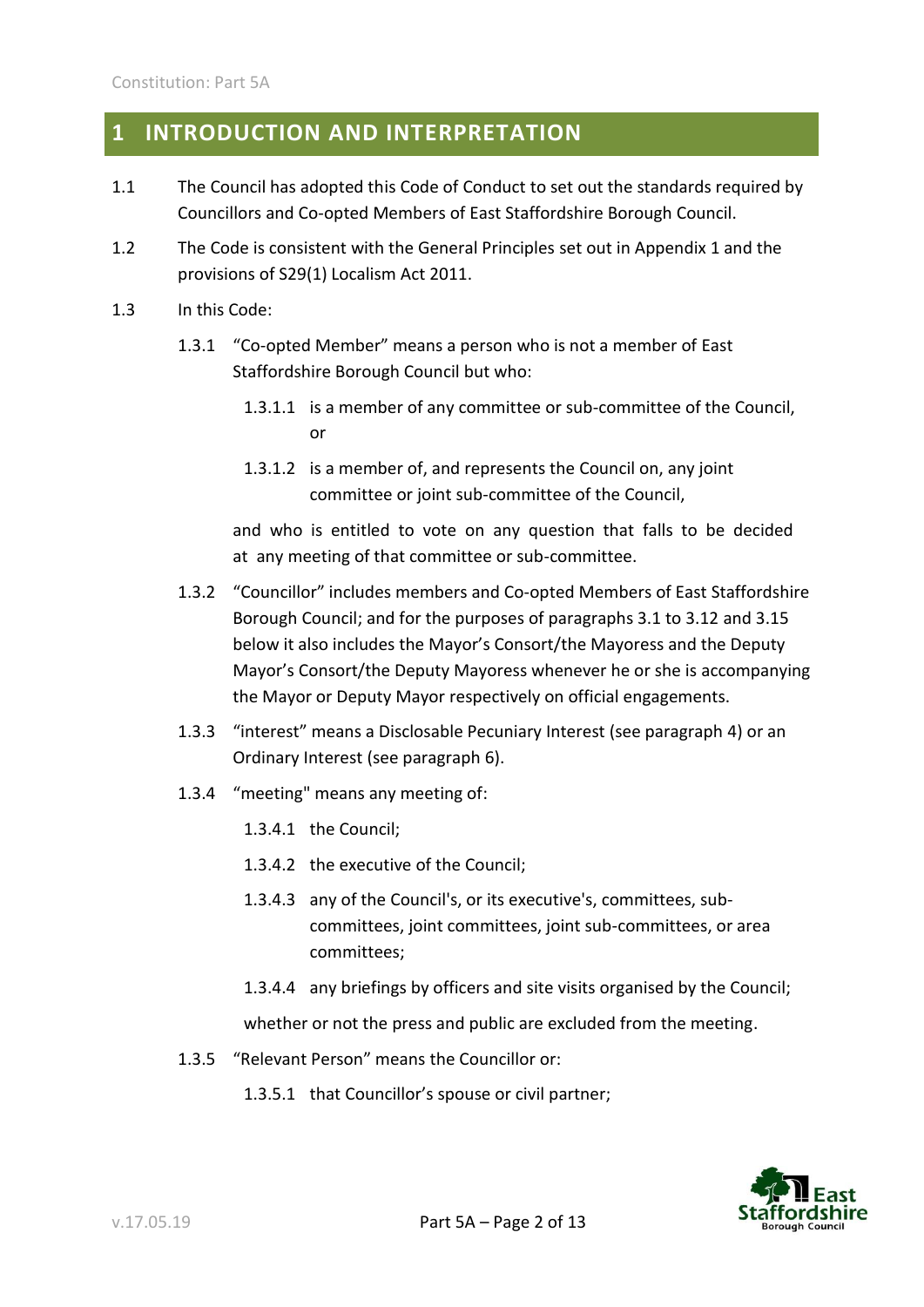- 1.3.5.2 a person with whom that Councillor is living as husband and wife; or
- 1.3.5.3 a person with whom that Councillor is living as if they were civil partners.
- 1.3.6 an interest is "subject to a pending notification" if the interest has been notified to the Council's Monitoring Officer under paragraph [5](#page-6-3) but has not been entered in the Council's register in consequence of that notification.

### <span id="page-4-0"></span>**2 SCOPE**

- 2.1 Councillors must comply with this Code whenever they:
	- 2.1.1 conduct the business of the Council (which, in this Code, includes the business of the office to which they are elected or appointed); or
	- 2.1.2 act as a representative of the Council,

and references to their official capacity are construed accordingly.

- 2.2 This Code only has effect in relation to the conduct of a Councillor when they are acting in their official capacity.
- 2.3 Where a Councillor acts as a representative of the Council:
	- 2.3.1 on another relevant authority which has a code of conduct, they must, when acting for that other authority, comply with that other authority's code of conduct; or
	- 2.3.2 on any other body, they must, when acting for that other body, comply with the Council's code of conduct, except and insofar as it conflicts with any other lawful obligations to which that other body may be subject.

### <span id="page-4-1"></span>**3 GENERAL OBLIGATIONS**

### <span id="page-4-2"></span>RESPECT ETC.

- 3.1 Councillors must treat others with respect.
- 3.2 Councillors must comply with their statutory obligations.
- 3.3 Councillors must not do anything which may cause the Council to breach any of the equality enactments.
- 3.4 Councillors must not bully any person.

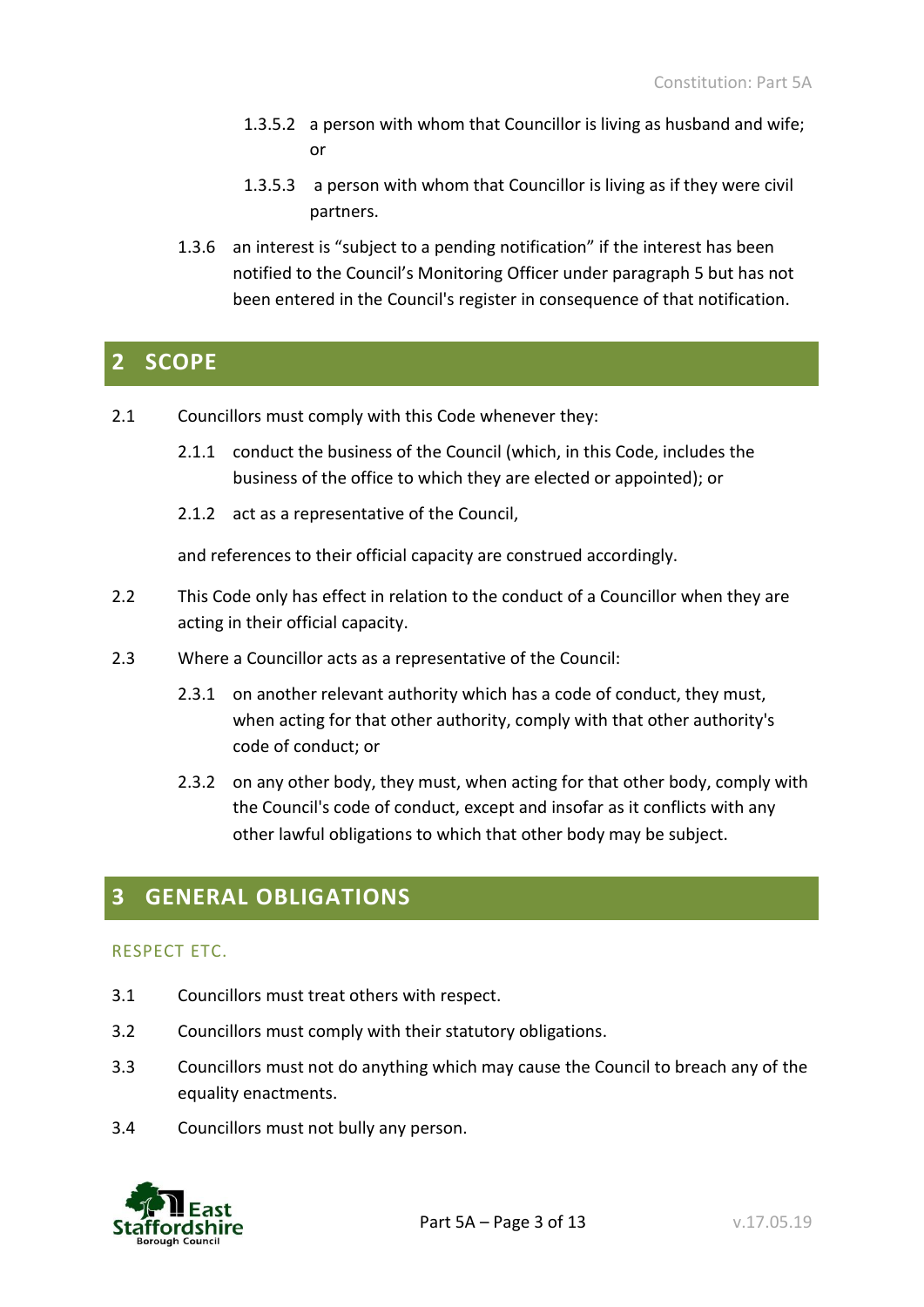- 3.5 Councillors must not intimidate nor attempt to intimidate any person who is or is likely to be:
	- 3.5.1 a complainant;
	- 3.5.2 a witness; or
	- 3.5.3 involved in the administration of any investigation or proceedings,

in relation to an allegation that a Councillor (including that Councillor) has failed to comply with their authority's code of conduct.

3.6 Councillors must not do anything which compromises or is likely to compromise the impartiality of those who work for, or on behalf of, the Council.

#### <span id="page-5-0"></span>CONFIDENTIAL INFORMATION ETC.

- 3.7 Councillors must not disclose information given to them in confidence by anyone, or information acquired by them which they believe, or ought reasonably to be aware, is of a confidential nature, except where:
	- 3.7.1 they have the consent of a person authorised to give it; or
	- 3.7.2 they are required by law to do so; or
	- 3.7.3 the disclosure is:
		- 3.7.3.1 reasonable and in the public interest; and
		- 3.7.3.2 made in good faith and in compliance with the reasonable requirements of the Council.
- 3.8 Councillors must not prevent another person from gaining access to information to which that person is entitled by law.

#### <span id="page-5-1"></span>DISREPUTE

3.9 Councillors must not conduct themselves in a manner which could reasonably be regarded as bringing their office or the Council into disrepute.

#### <span id="page-5-2"></span>IMPROPER ADVANTAGE ETC

- 3.10 Councillors must not use or attempt to use their position as a councillor improperly to confer on or secure for themselves or any other person, an advantage or disadvantage.
- 3.11 Councillors must, when using or authorising the use by others of the resources of the Council:

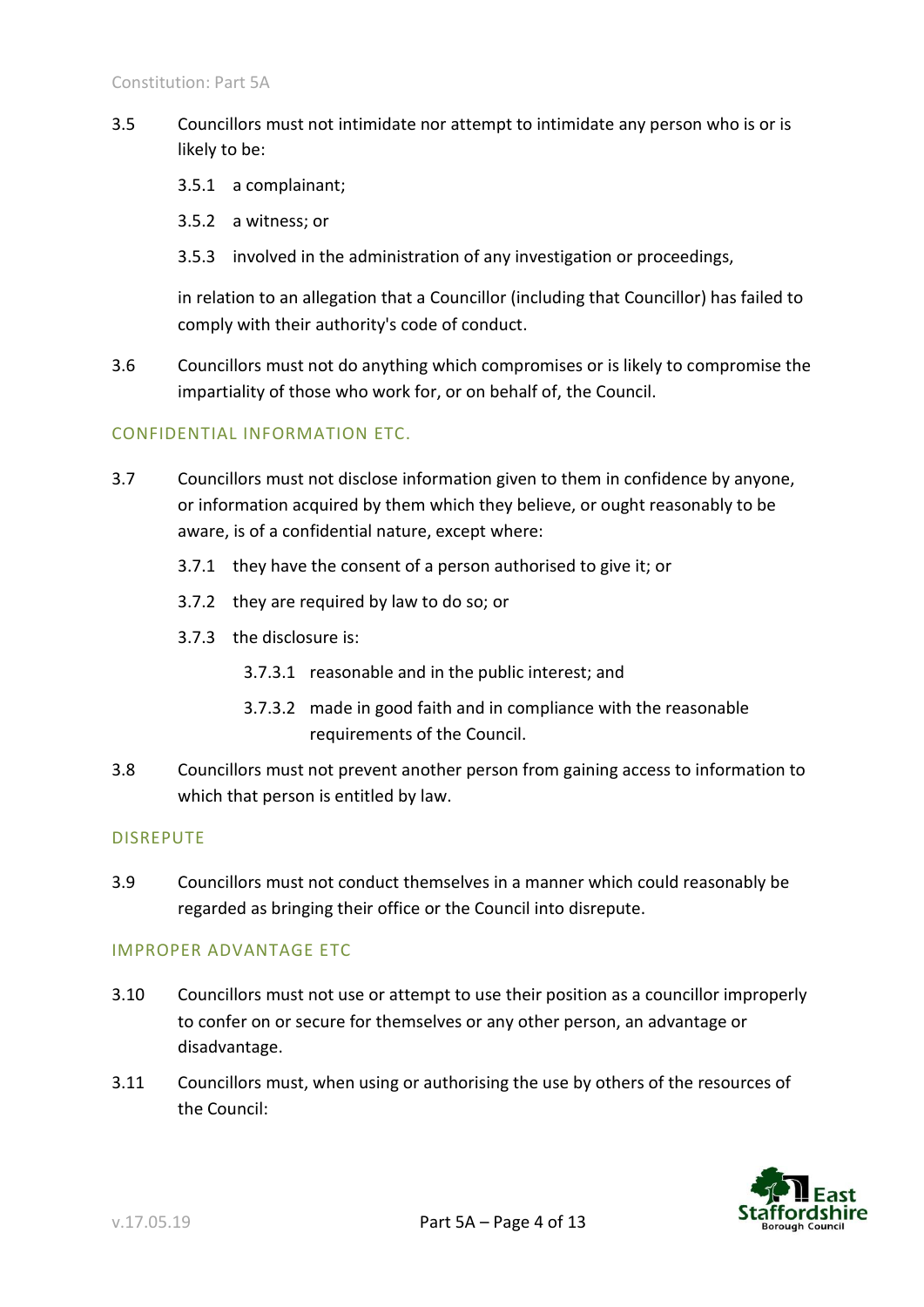- 3.11.1 act in accordance with the Council's reasonable requirements;
- 3.11.2 ensure that such resources are not used improperly for political purposes (including party political purposes).
- 3.12 Councillors must have regard to any applicable Local Authority Code of Publicity made under the Local Government Act 1986.

#### <span id="page-6-0"></span>DECISION MAKING

3.13 When reaching decisions on any matter, Councillors must have regard to any relevant advice provided to them by:

3.13.1 the Council's Chief Finance Officer; and

3.13.2 the Council's Monitoring Officer,

where that officer is acting pursuant to their statutory duties.

3.14 Councillors must give reasons for all decisions in accordance with any statutory requirements and any reasonable additional requirements imposed by the Council.

#### <span id="page-6-1"></span>INVESTIGATIONS

3.15 Councillors must co-operate with any investigations or other procedures in relation to an alleged breach of this Code of Conduct.

### <span id="page-6-2"></span>**4 DISCLOSABLE PECUNIARY INTERESTS**

- 4.1 A Councillor has a Disclosable Pecuniary Interest in any business of the Council if the interest is of a description set out in paragraph 4.2 below and is an interest of a Relevant Person and, if the Relevant Person is not the Councillor, the Councillor is aware that that other person has the interest.
- 4.2 "Disclosable Pecuniary Interests" are as defined from time to time by the Secretary of State in Regulations. The Regulations current at the time of adoption of this Code are The Relevant Authorities (Disclosable Pecuniary Interests) Regulations 2012 and are set out in Appendix 2.

### <span id="page-6-3"></span>**5 REGISTRATION OF DISCLOSABLE PECUNIARY INTERESTS**

<span id="page-6-4"></span>5.1 Subject to paragraph [7,](#page-7-1) Councillors must, within 28 days of this Code being adopted by the Council or their election or appointment to office (whichever is the later), register in the Council's Register of Councillors' Interests (maintained under section

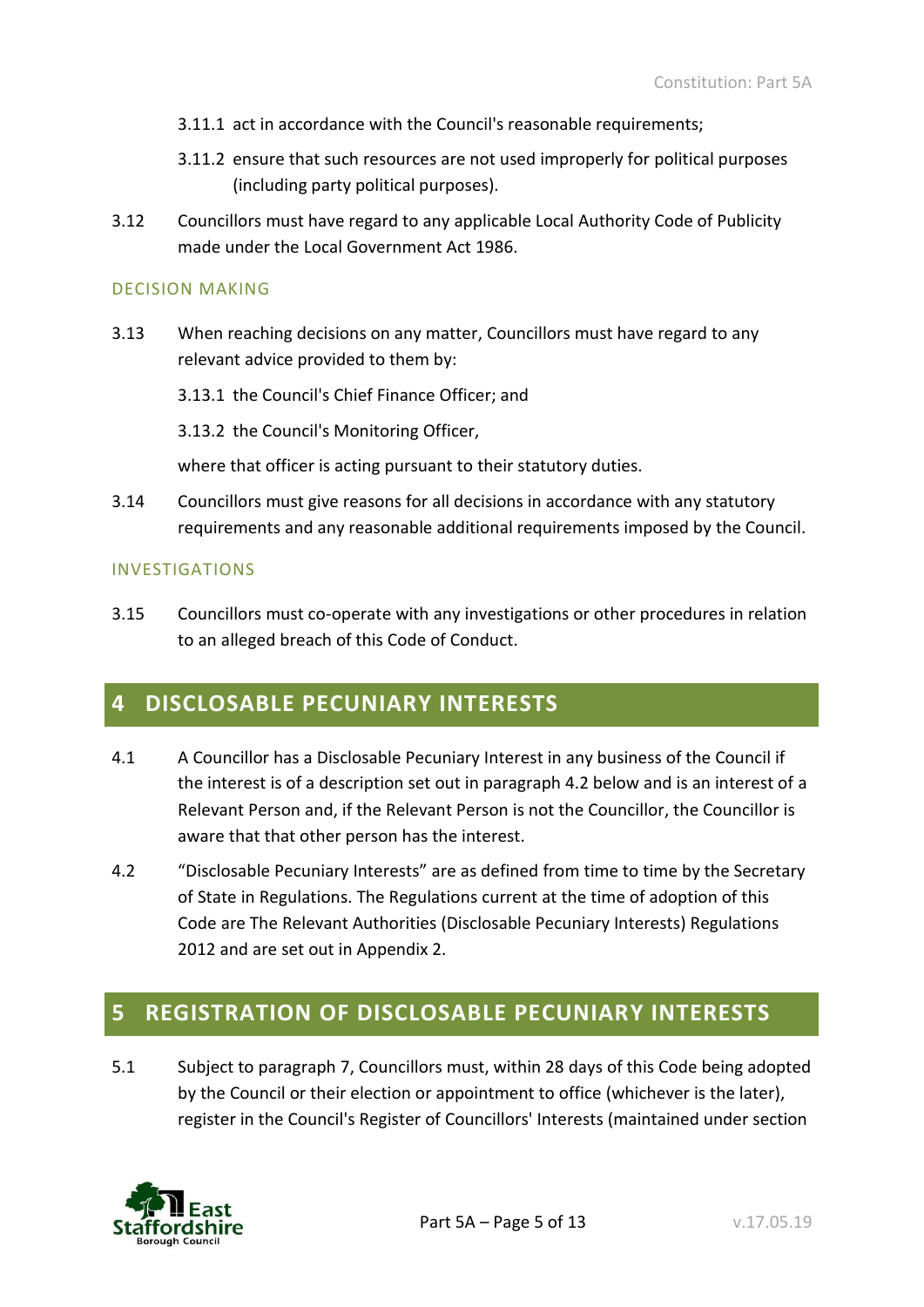29(1) of the Localism Act 2011) details of their Disclosable Pecuniary Interests (as referred to in paragraph [4](#page-6-2) above) by completing the appropriate form and delivering this to the Council's Monitoring Officer.

5.2 Subject to paragraph [7,](#page-7-1) Councillors must, within 28 days of becoming aware of any Disclosable Pecuniary Interests (as referred to in paragraph [4](#page-6-2) above) which they have not registered, or any change to such an interest which they have registered under paragraph [5.1,](#page-6-4) register details of that unregistered interest or change by completing the appropriate form and delivering this to the Council's Monitoring Officer.

## <span id="page-7-0"></span>**6 ORDINARY INTERESTS**

- 6.1 A Councillor has an "Ordinary Interest" in any business of the Council where it is not a Disclosable Pecuniary Interest but either:
	- 6.1.1 a decision in relation to that business might reasonably be regarded as affecting the well-being or financial position of:
		- 6.1.1.1 the Councillor;
		- 6.1.1.2 a member of the Councillor's family; or
		- 6.1.1.3 any person with whom they have a close association

to a greater extent than it would affect the majority of other council tax payers, ratepayers or inhabitants of the electoral ward for which the Councillor has been elected; or

6.1.2 it relates to or is likely to affect any of the interests listed in the table of Disclosable Pecuniary Interests set out in Appendix 2 but in respect of a member of the Councillor's family (other than a Relevant Person) or of any person with whom they have a close association.

# <span id="page-7-1"></span>**7 SENSITIVE INFORMATION**

- 7.1 Paragraphs [7.2](#page-8-2) and [7.3](#page-8-3) apply where:
	- 7.1.1 a Councillor has an interest (whether or not a Disclosable Pecuniary Interest), and
	- 7.1.2 the nature of the interest is such that the Councillor, and the Council's Monitoring Officer, decide in writing that disclosure of the details of the

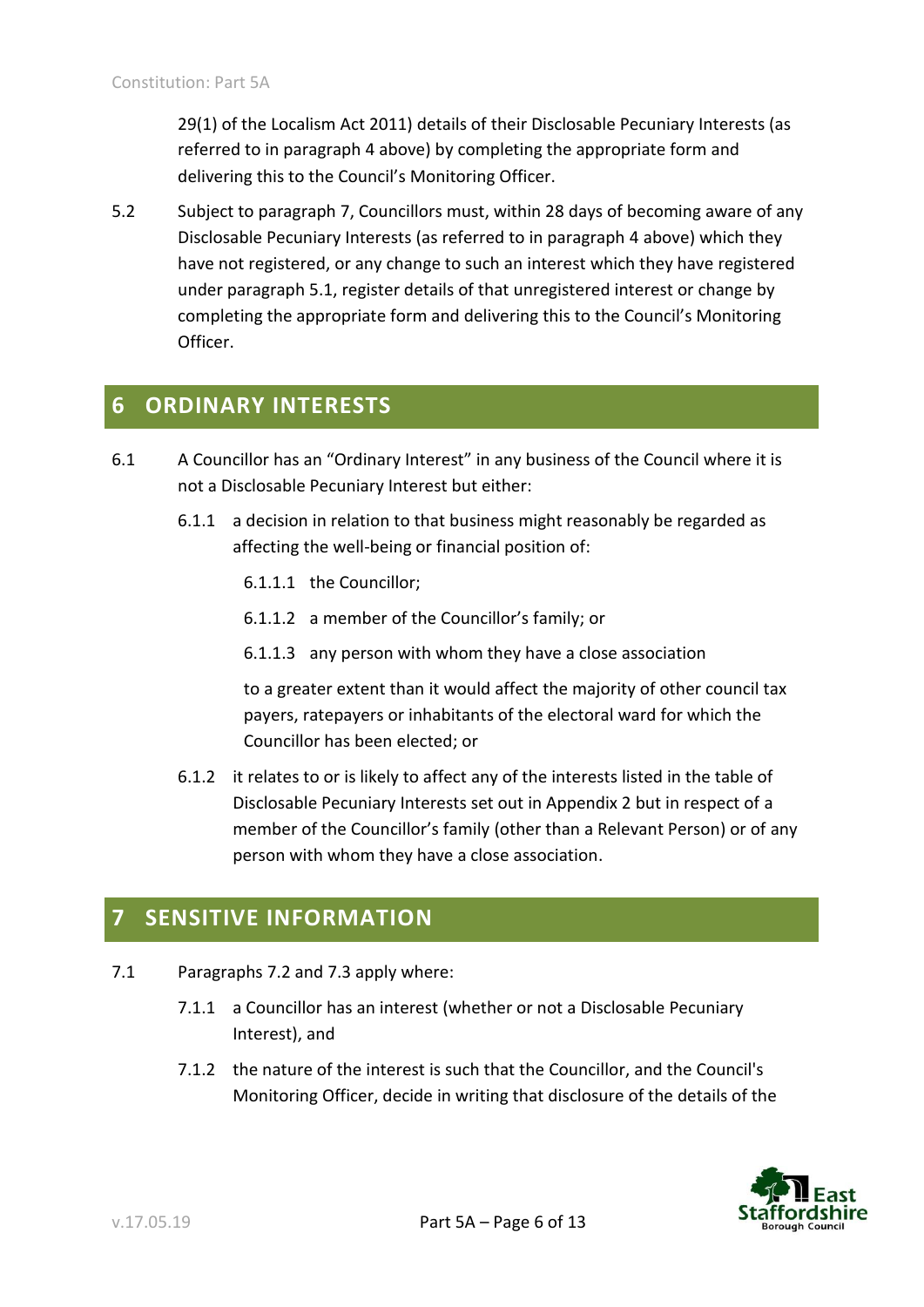interest could lead to the Councillor, or a person connected with the Councillor, being subject to violence or intimidation.

- <span id="page-8-2"></span>7.2 If the interest is entered in the Council's register, copies of the register that are made available for inspection, and any published version of the register, will not include details of the interest (but may state that the Councillor has an interest the details of which are withheld under subsection 32(2) Localism Act 2011).
- <span id="page-8-3"></span>7.3 If paragraph [8.2](#page-8-4) or paragraph [10.4](#page-10-1) applies in relation to the interest, that paragraph is to be read as requiring the Councillor to disclose not the interest but merely the fact that the Councillor has an interest in the matter concerned.
- 7.4 If a Councillor becomes aware of any change of circumstances which means that information excluded from the register under paragraph [7.2](#page-8-2) is no longer sensitive information, they must notify the Council's Monitoring Officer so that the register can be amended.

## <span id="page-8-0"></span>**8 DISCLOSURE OF INTERESTS AT MEETINGS**

- <span id="page-8-6"></span>8.1 Paragraphs [8.2](#page-8-4) and [8.3](#page-8-5) apply if a Councillor:
	- 8.1.1 is present at a meeting;
	- 8.1.2 has a Disclosable Pecuniary Interest or an Ordinary Interest in any matter to be considered, or being considered, at the meeting; and
	- 8.1.3 is aware or ought reasonably to be aware that the condition in paragraph [8.1.2](#page-8-6) is met.
- <span id="page-8-4"></span>8.2 Subject to paragraph [7.3,](#page-8-3) the Councillor must disclose the existence and the nature of the interest to the meeting.
- <span id="page-8-5"></span>8.3 If the interest is a Disclosable Pecuniary Interest which is not entered in the Council's register and is not the subject of a pending notification, the Councillor must notify the Council's Monitoring Officer of the interest as soon as possible and in any event before the end of 28 days beginning with the date of the disclosure.

### <span id="page-8-1"></span>**9 PARTICIPATION AT MEETINGS**

- 9.1 Paragraph [9.2](#page-9-1) applies if a Councillor:
	- 9.1.1 is present at a meeting;
	- 9.1.2 has either:

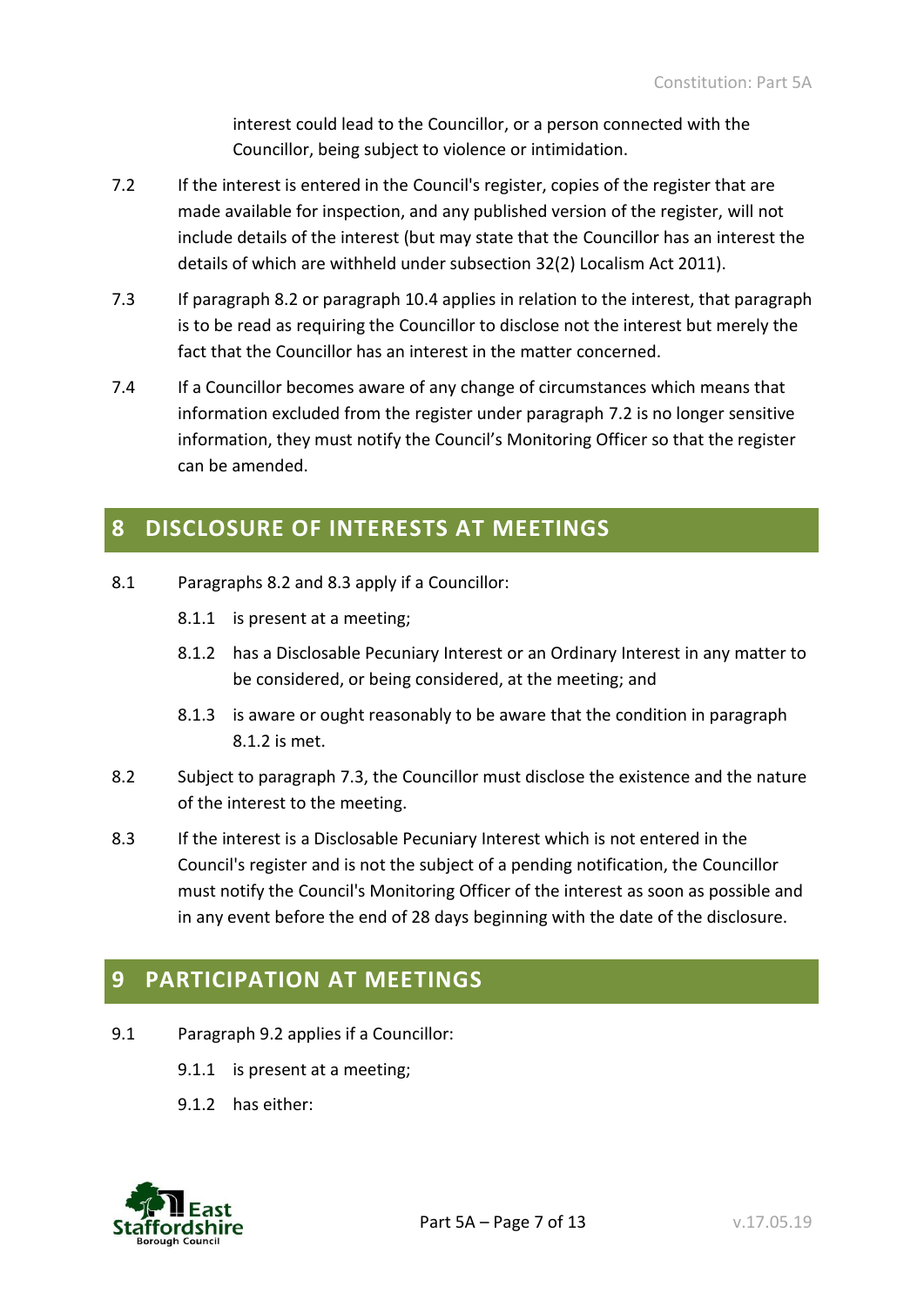- 9.1.2.1 a Disclosable Pecuniary Interest in any matter to be considered, or being considered, at the meeting; or
- <span id="page-9-2"></span>9.1.2.2 an Ordinary Interest in any matter to be considered, or being considered, at the meeting and where the interest is one which a member of the public with knowledge of the relevant facts would reasonably regard as so significant that it is likely to prejudice the Councillor's judgment of the public interest; and
- 9.1.3 in the case of an Ordinary Interest, is aware or ought reasonably to be aware that the condition in paragraph [9.1.2.2](#page-9-2) is met.
- <span id="page-9-1"></span>9.2 Subject to paragraph [11,](#page-10-0) the Councillor:
	- 9.2.1 must not participate, or participate further, in any discussion of the matter at the meeting,
	- 9.2.2 must not participate in any vote, or further vote, taken on the matter at the meeting; and
	- 9.2.3 must withdraw from the room where the meeting considering the business is being held.

### <span id="page-9-0"></span>**10 MATTERS CONSIDERED BY A SINGLE COUNCILLOR**

- 10.1 This paragraph applies if:
	- 10.1.1 a function of the Council may be discharged by a Councillor acting alone;
	- 10.1.2 a Councillor has either a Disclosable Pecuniary Interest or an Ordinary Interest in any matter to be dealt with, or being dealt with, by that Councillor in the course of discharging that function; and
	- 10.1.3 in the case of an Ordinary Interest, the Councillor is aware, or ought reasonably to be aware, of that interest.
- 10.2 If the interest is a Disclosable Pecuniary Interest which is not entered in the Council's register and is not the subject of a pending notification, the Councillor must notify the Council's Monitoring Officer of the interest as soon as possible and in any event before the end of 28 days beginning with the date when the Councillor becomes aware, or ought reasonably to be aware, of that interest in relation to that matter.
- 10.3 If the interest is either:
	- 10.3.1 a Disclosable Pecuniary Interest; or

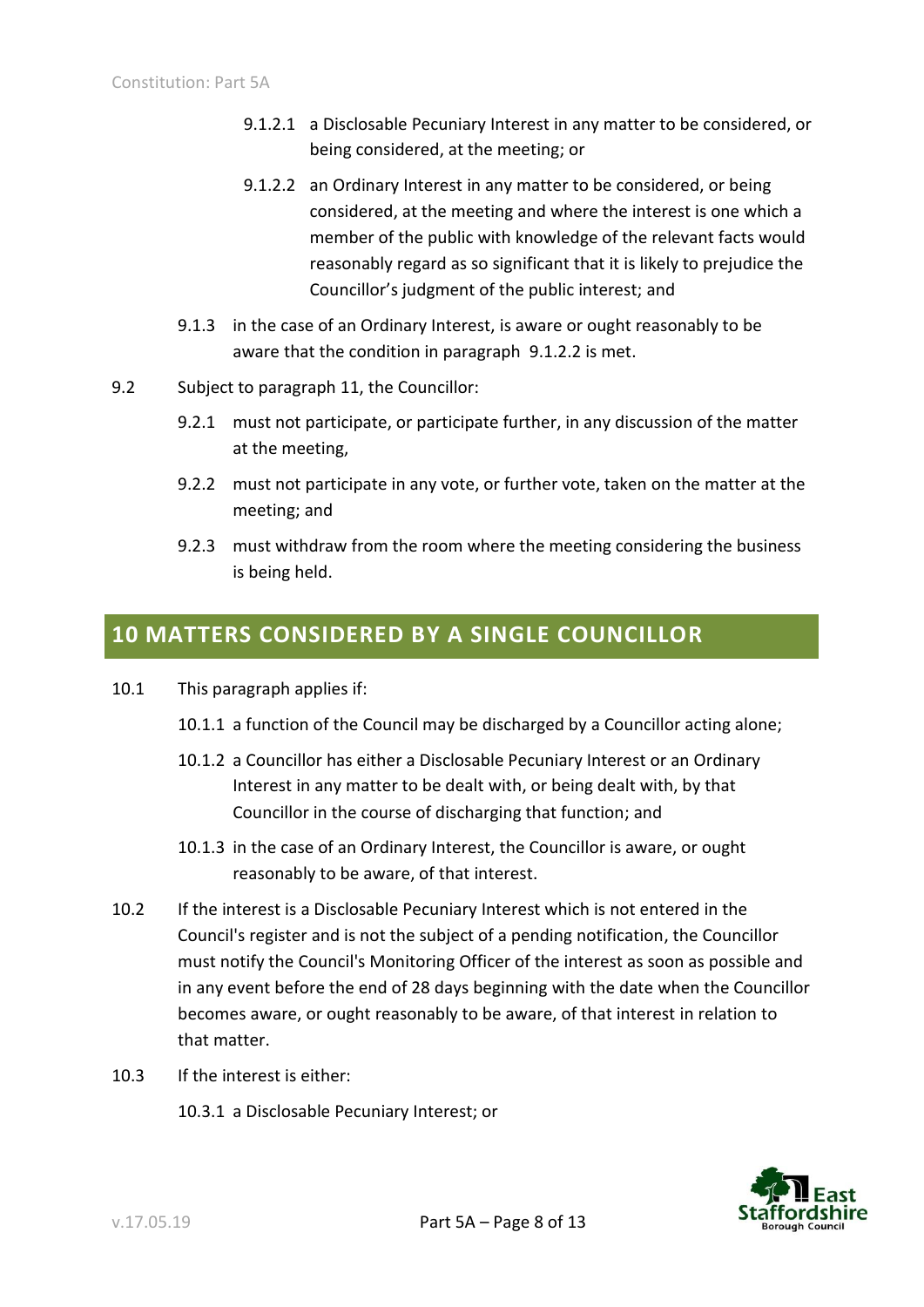10.3.2 an Ordinary Interest where the interest is one which a member of the public with knowledge of the relevant facts would reasonably regard as so significant that it is likely to prejudice the Councillor's judgment of the public interest

the Councillor must not take any steps, or any further steps, in relation to the matter (except for the purpose of enabling the matter to be dealt with otherwise than by the Councillor).

<span id="page-10-1"></span>10.4 Subject to paragraph [7.3,](#page-8-3) the Councillor must ensure that any written statement of any decision taken by them in relation to that business records the existence and nature of that interest.

### <span id="page-10-0"></span>**11 DISPENSATIONS**

- <span id="page-10-2"></span>11.1 The Council may, on a written request made to the Council's Monitoring Officer by a Councillor, grant a dispensation relieving the Councillor from all or any of the restrictions in paragraph [9.2](#page-9-1) in cases described in the dispensation.
- 11.2 The Council may grant a dispensation under paragraph [11.1](#page-10-2) only if, after having had regard to all relevant circumstances, the Council considers that:
	- 11.2.1 without the dispensation the number of persons prohibited by Section 31(4) Localism Act 2011 from participating in any particular business would be so great a proportion of the body transacting the business as to impede the transaction of the business,
	- 11.2.2 without the dispensation the representation of different political groups on the body transacting any particular business would be so upset as to alter the likely outcome of any vote relating to the business,
	- 11.2.3 granting the dispensation is in the interests of persons living in the authority's area,
	- 11.2.4 without the dispensation each member of the Council's executive would be prohibited by Section 31(4) Localism Act 2011 from participating in any particular business to be transacted by the Council's executive, or
	- 11.2.5 it is otherwise appropriate to grant a dispensation.
- 11.3 A dispensation under paragraph [11.1](#page-10-2) must specify the period for which it has effect, and the period specified may not exceed four years.
- 11.4 Paragraph [9.2](#page-9-1) does not apply in relation to anything done for the purpose of deciding whether to grant a dispensation under paragraph [11.1.](#page-10-2)

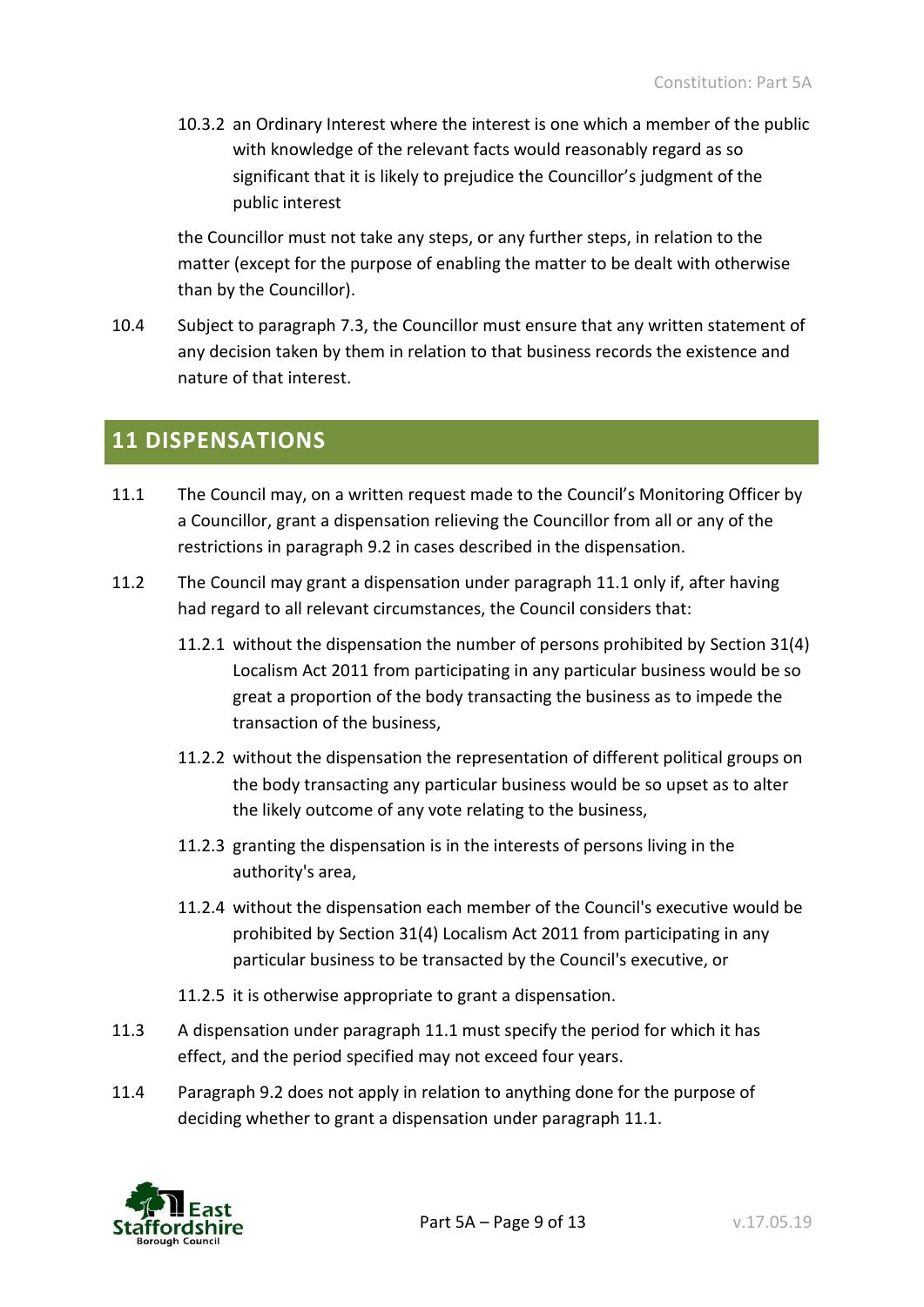Constitution: Part 5A

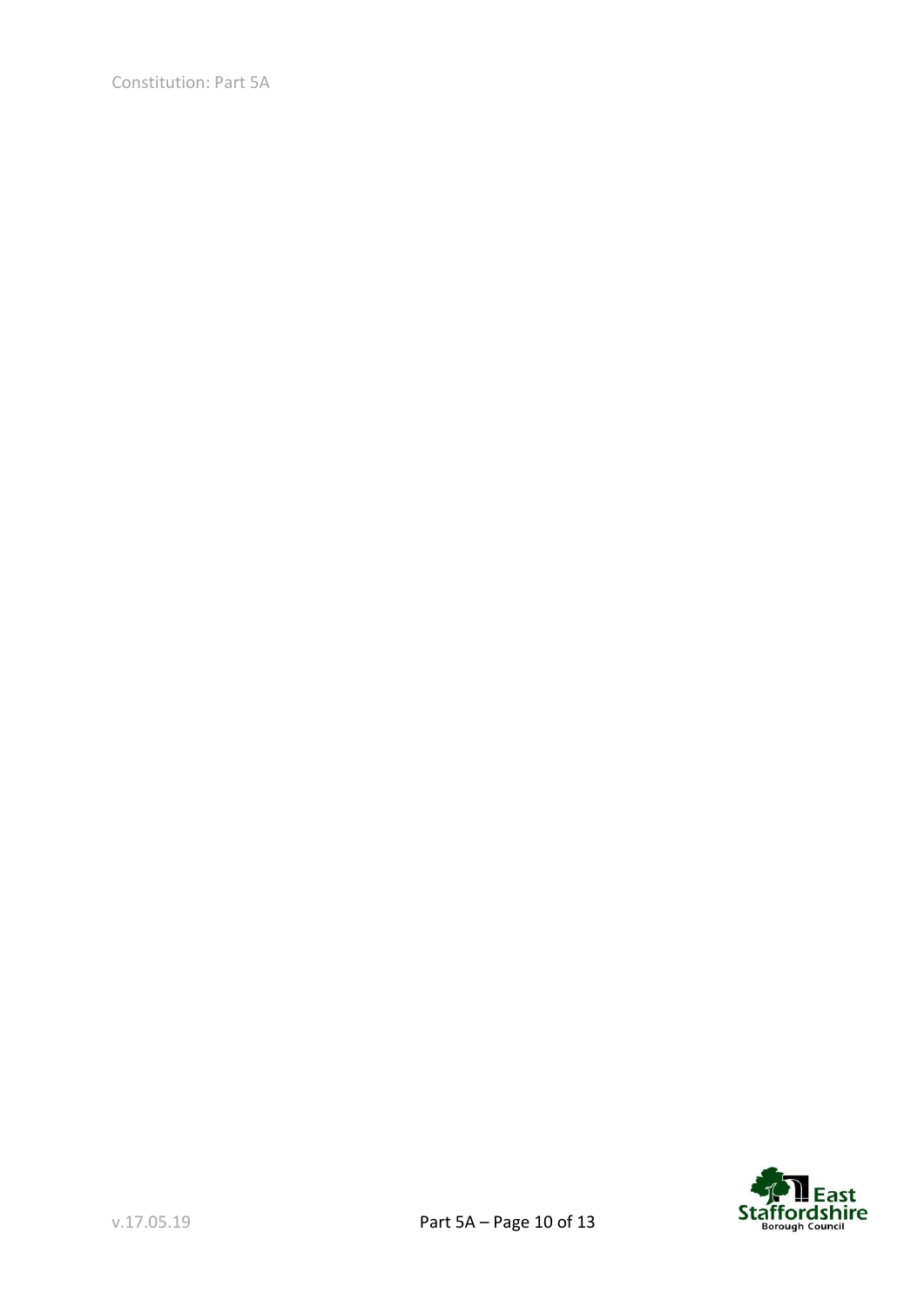### Appendix 1

## <span id="page-12-0"></span>**THE GENERAL PRINCIPLES**

#### *Selflessness*

**1.** Councillors should act solely in terms of the public interest.

#### *Integrity*

**2.** Councillors must avoid placing themselves under any obligation to people or organisations that might try inappropriately to influence them in their work. They should not act or take decisions in order to gain financial or other material benefits for themselves, their family, or their friends. They must declare and resolve any interests and relationships.

#### *Objectivity*

**3.** Councillors must act and take decisions impartially, fairly and on merit, using the best evidence and without discrimination or bias.

#### *Accountability*

**4.** Councillors are accountable to the public for their decisions and actions and must submit themselves to the scrutiny necessary to ensure this.

#### *Openness*

**5.** Councillors should act and take decisions in an open and transparent manner. Information should not be withheld from the public unless there are clear and lawful reasons for so doing.

#### *Honesty*

**6.** Councillors should be truthful.

### *Leadership*

**7.** Councillors should exhibit these principles in their own behaviour. They should actively promote and robustly support the principles and be willing to challenge poor behaviour wherever it occurs.

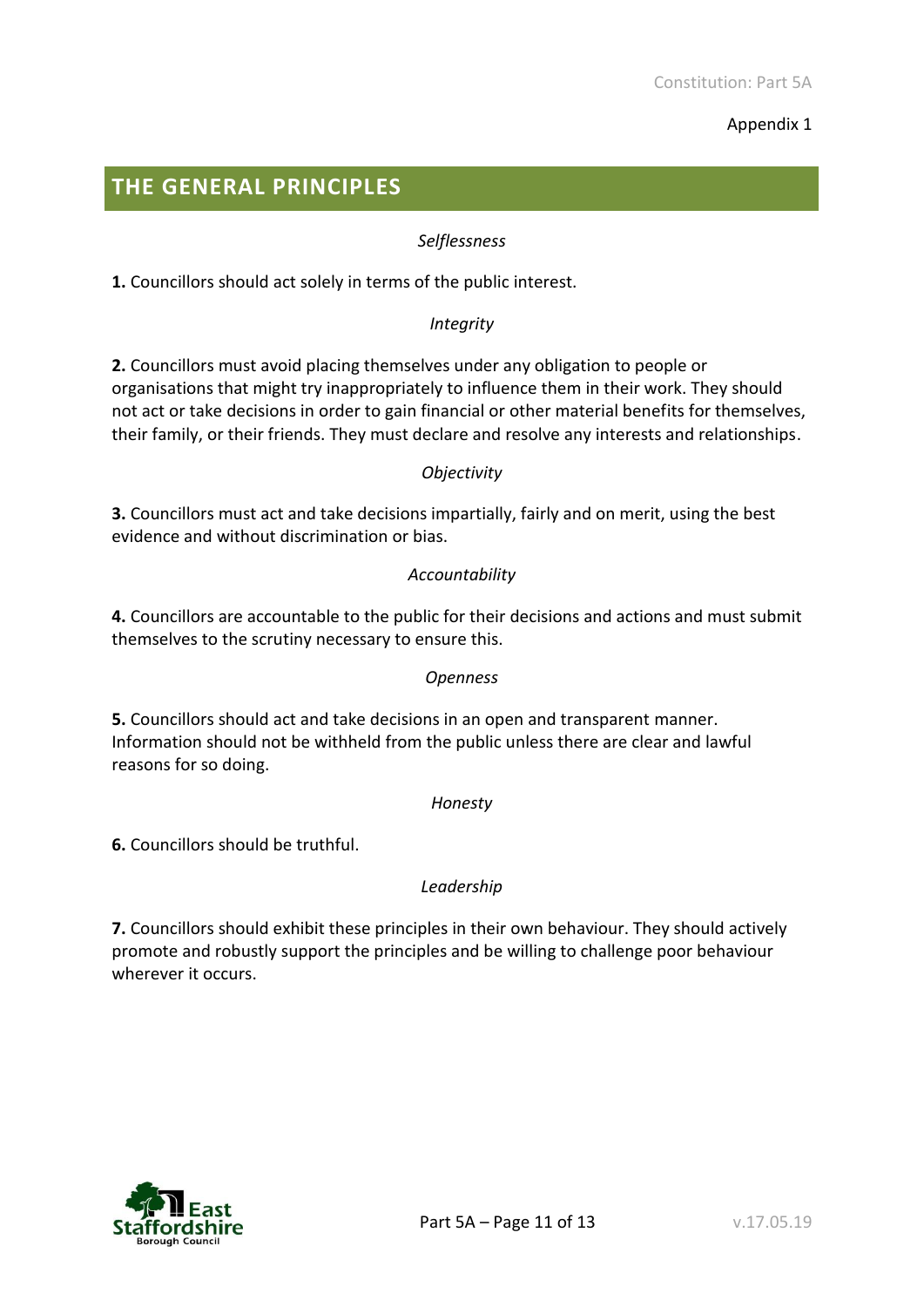# <span id="page-13-0"></span>**DISCLOSABLE PECUNIARY INTERESTS**

In this Appendix:

"the Act" means the Localism Act 2011;

"body in which the relevant person has a beneficial interest" means a firm in which the relevant person is a partner or a body corporate of which the relevant person is a director, or in the securities of which the relevant person has a beneficial interest;

"director" includes a member of the committee of management of an industrial and provident society;

"land" excludes an easement, servitude, interest or right in or over land which does not carry with it a right for the relevant person (alone or jointly with another) to occupy the land or to receive income;

"M" means a member of a relevant authority;

"member" includes a co-opted member;

"relevant authority" means the authority of which M is a member;

"relevant period" means the period of 12 months ending with the day on which M gives a notification for the purposes of section 30(1) or section 31(7), as the case may be, of the Act;

"relevant person" means M or any other person referred to in section 30(3)(b) of the Act;

"securities" means shares, debentures, debenture stock, loan stock, bonds, units of a collective investment scheme within the meaning of the Financial Services and Markets Act 2000 and other securities of any description, other than money deposited with a building society.

| Subject                                              | Prescribed description                                                                                                                                                        |
|------------------------------------------------------|-------------------------------------------------------------------------------------------------------------------------------------------------------------------------------|
| Employment, office, trade,<br>profession or vocation | Any employment, office, trade, profession or vocation carried<br>on for profit or gain.                                                                                       |
| Sponsorship                                          | Any payment or provision of any other financial benefit<br>(other than from the relevant authority) made or provided<br>within the relevant period in respect of any expenses |